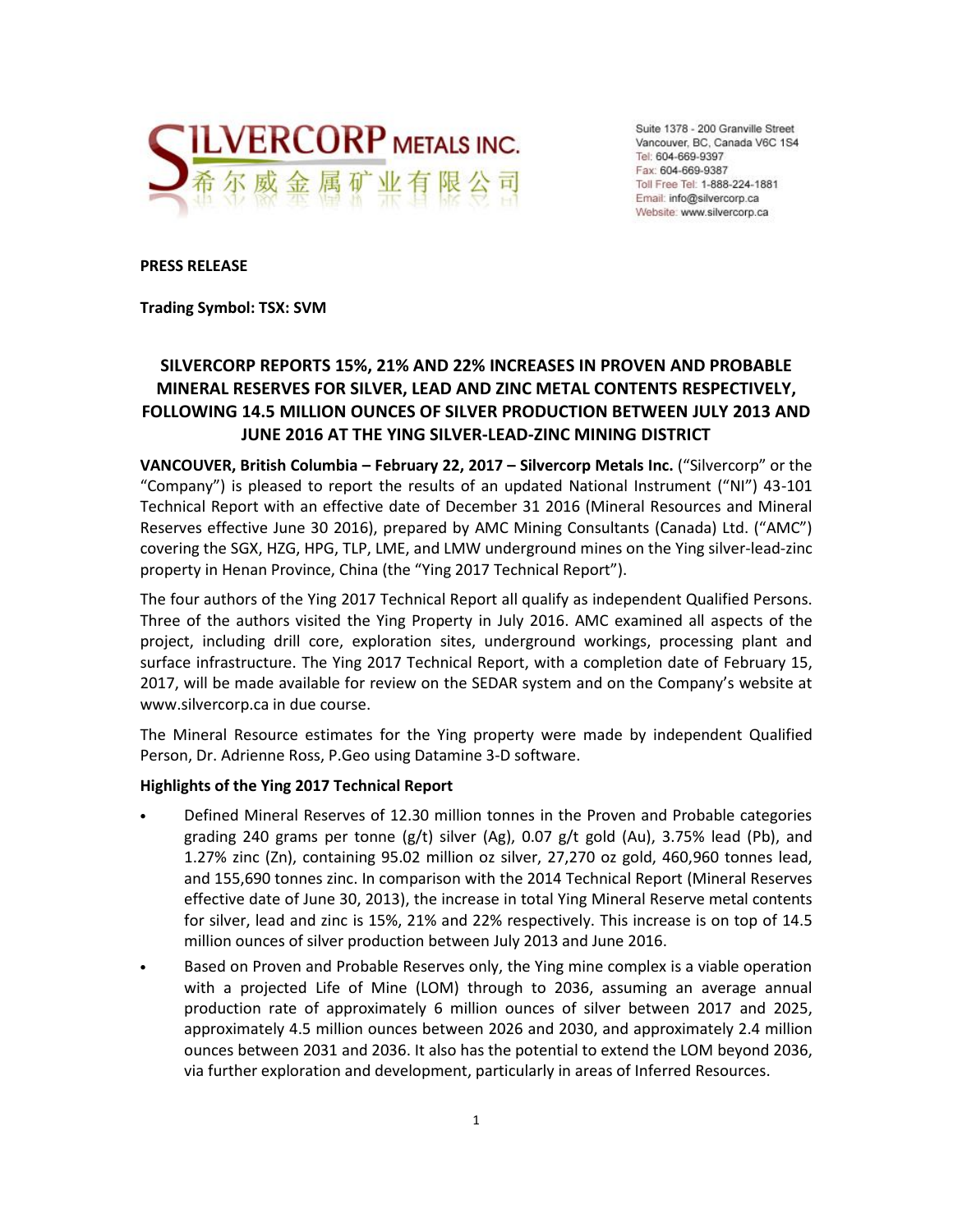- Reported Mineral Resources of 16.31 million tonnes (inclusive of Mineral Reserves) in the Measured and Indicated categories grading 245 g/t Ag, 0.09 g/t Au, 3.87% Pb, and 1.31% Zn, containing 128.31 million ounces (oz) silver, 47,000 oz gold, 630,600 tonnes lead, and 214,350 tonnes zinc.
- For Measured plus Indicated Resources, tonnes have increased by 16%, grades have increased by between 3% and 7%, and contained metal has increased by 20% for silver, 23% for lead and 24% for zinc.
- For Inferred Resources, tonnes have increased by 39%, silver grades have decreased by 8%, lead grades have increased by 20%, zinc grades have increased by 11%, and contained metal has increased by 28% for silver, 67% for lead and 54% for zinc.
- The results of the 2013-2016 underground drilling program on the Ying Property show that most of the major mineralized vein structures are still open at depth and laterally.
- Based on the LOM production forecast and the metal price and other assumptions shown under 'Economic Analysis' below, a base case pre-tax NPV at 8% discount rate of \$714M is projected (\$535M post-tax). Over the LOM, 63.1% of the net revenue is projected to come from silver, 31.4% from lead and 5.5% from zinc.

# **2017 Mineral Resource and Mineral Reserve Summary**

The last independent Mineral Resource estimate on the property had an effective date of June 30, 2013. Since that time, from July 1, 2013 to June 30, 2016, Silvercorp drilled 855 underground holes and 41 surface holes, for a total of approximately 225,000 m. Most drill core is NQ-sized. Other than drilling, the projects have been explored primarily from underground workings. The workings follow vein structures along strike, on levels spaced approximately 40 m apart. Channel chip samples across the structures are collected at 5 m spacing. From July 1, 2013 to June 30, 2016, Silvercorp undertook 128 km of tunnelling, and collected approximately 44,000 channel/chip samples

# **Mineral Resources:**

 $\overline{a}$ 

The Mineral Resource estimates for the Ying property were prepared by independent Qualified Person, Dr. Adrienne Ross, P.Geo, with the assistance of Ms. Kathy Zunica of AMC and with input from Mr. Pat Stephenson, P.Geo, who takes QP responsibility for the additional geological sections in the 2017 Technical Report. Datamine software was used, and, as a result of a recommendation in AMC's 2012 Technical Report, the June 2016 Resources were estimated using a block modelling approach, with 3D ordinary kriging and Datamine's™ dynamic anisotropy application<sup>1</sup>. Resource estimates were made for a total of 194 mineralized vein structures for the six active mines of the Ying property.

The Mineral Resources are reported above cut-offs after applying a minimum practical extraction width of 0.3 m. Diluted grades were estimated for blocks with mineralization widths less than 0.3 m by adding a waste envelope with zero grade. Cut-off grades are based on in situ values in silver equivalent (AgEq) terms in grams per tonne and incorporate mining, processing, shipping and general & administration (G & A) costs provided by Silvercorp for each mine and reviewed by AMC.

 $^1$  Dynamic anisotropy re-orientates the search ellipsoid for each estimated block based on the local orientation of the mineralization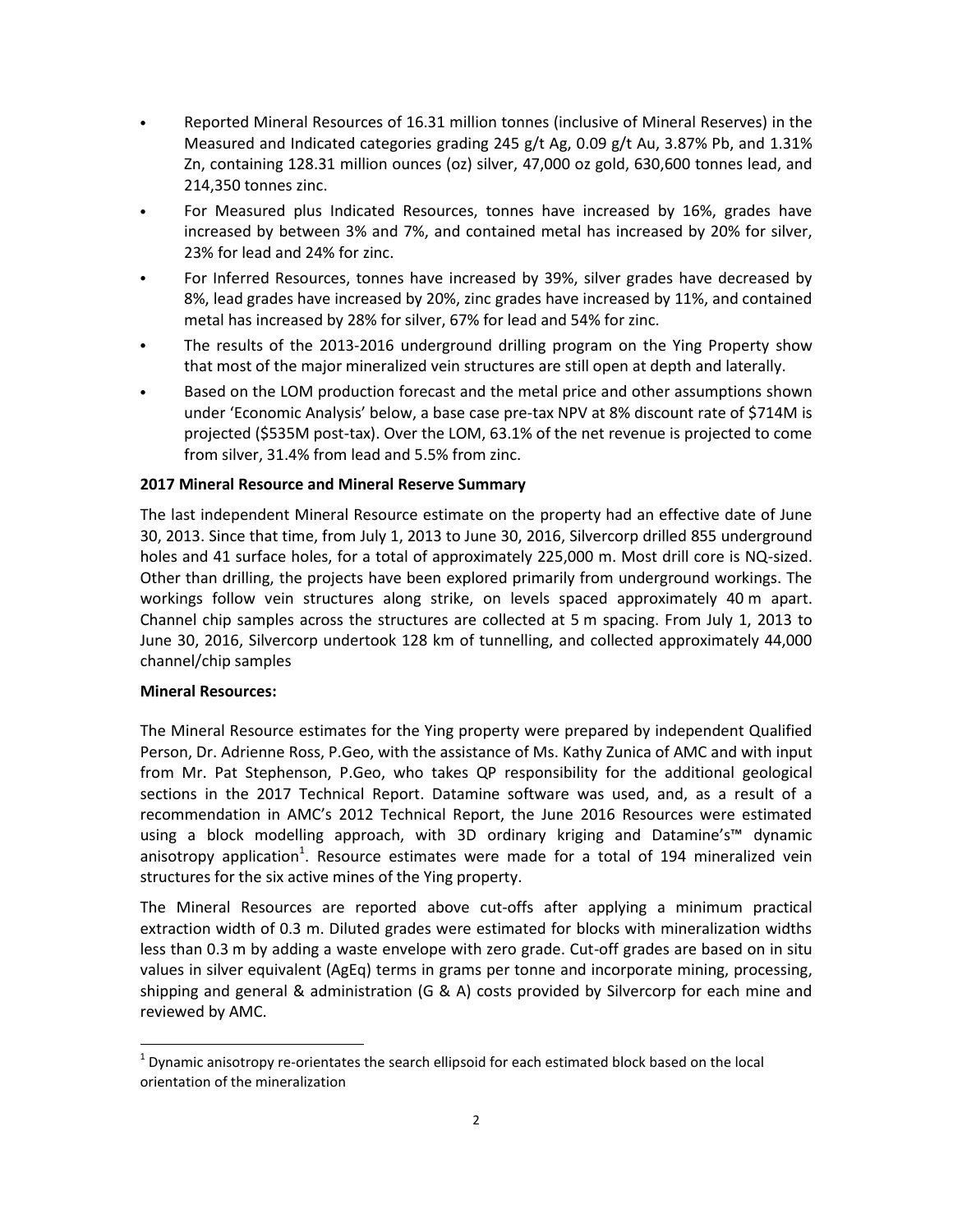The estimated Mineral Resources and metal content for the property as of June 30, 2016 are detailed in Table 1 below.

|            |                          | <b>Tonnes</b><br>(Mt) | Au<br>(g/t)              | Ag<br>(g/t) |        |        | <b>Metal Contained in Resource</b> |             |         |         |  |
|------------|--------------------------|-----------------------|--------------------------|-------------|--------|--------|------------------------------------|-------------|---------|---------|--|
| Mine       | <b>Resource Category</b> |                       |                          |             | Pb (%) | Zn (%) | Au<br>(koz)                        | Αg<br>(Moz) | Pb (kt) | Zn (kt) |  |
| SGX        | Measured                 | 2.67                  | $\Box$                   | 296         | 5.71   | 3.06   |                                    | 25.46       | 152.7   | 81.71   |  |
|            | Indicated                | 3.86                  | $\blacksquare$           | 271         | 5.06   | 2.36   | L,                                 | 33.64       | 195.5   | 91.19   |  |
|            | Measured + Indicated     | 6.54                  | $\blacksquare$           | 281         | 5.33   | 2.64   | $\blacksquare$                     | 59.10       | 348.2   | 172.90  |  |
|            | Inferred                 | 3.66                  |                          | 268         | 5.14   | 2.33   |                                    | 31.50       | 187.8   | 85.23   |  |
|            | Measured                 | 0.33                  | $\overline{\phantom{a}}$ | 390         | 1.20   | 0.24   | $\blacksquare$                     | 4.14        | 4.0     | 0.78    |  |
|            | Indicated                | 0.45                  | $\blacksquare$           | 297         | 0.91   | 0.18   | $\blacksquare$                     | 4.27        | 4.1     | 0.80    |  |
| <b>HZG</b> | Measured + Indicated     | 0.78                  |                          | 336         | 1.03   | 0.20   | $\blacksquare$                     | 8.41        | 8.0     | 1.58    |  |
|            | Inferred                 | 0.35                  |                          | 231         | 1.22   | 0.25   |                                    | 2.63        | 4.3     | 0.87    |  |
|            | Measured                 | 0.69                  | 1.10                     | 88          | 3.77   | 1.15   | 24                                 | 1.95        | 26.0    | 7.92    |  |
| <b>HPG</b> | Indicated                | 0.63                  | 1.10                     | 85          | 2.84   | 1.15   | 22                                 | 1.72        | 17.9    | 7.21    |  |
|            | Measured + Indicated     | 1.32                  | 1.10                     | 87          | 3.33   | 1.15   | 47                                 | 3.66        | 43.8    | 15.12   |  |
|            | Inferred                 | 1.01                  | 1.21                     | 114         | 3.88   | 1.09   | 39                                 | 3.69        | 39.1    | 10.98   |  |
|            | Measured                 | 0.32                  |                          | 348         | 1.64   | 0.31   |                                    | 3.55        | 5.2     | 1.0     |  |
|            | Indicated                | 0.93                  | $\blacksquare$           | 312         | 2.19   | 0.49   | $\Box$                             | 9.33        | 20.3    | 4.51    |  |
| LME        | Measured + Indicated     | 1.25                  | $\blacksquare$           | 321         | 2.05   | 0.44   | $\overline{\phantom{a}}$           | 12.88       | 25.5    | 5.51    |  |
|            | Inferred                 | 0.65                  | $\blacksquare$           | 326         | 1.60   | 0.42   | $\blacksquare$                     | 6.79        | 10.3    | 2.73    |  |
|            | Measured                 | 0.54                  | $\blacksquare$           | 329         | 3.44   | 0.27   | $\blacksquare$                     | 5.74        | 18.7    | 1.49    |  |
| LMW        | Indicated                | 1.93                  | $\blacksquare$           | 239         | 2.68   | 0.31   | $\overline{\phantom{a}}$           | 14.84       | 51.7    | 6.00    |  |
|            | Measured + Indicated     | 2.47                  | $\overline{\phantom{a}}$ | 259         | 2.85   | 0.30   | $\overline{\phantom{a}}$           | 20.58       | 70.4    | 7.49    |  |
|            | Inferred                 | 1.36                  | $\overline{\phantom{a}}$ | 250         | 2.37   | 0.32   | $\blacksquare$                     | 10.95       | 32.2    | 4.38    |  |
|            | Measured                 | 1.36                  | $\blacksquare$           | 222         | 3.76   | 0.28   | $\blacksquare$                     | 9.71        | 51.1    | 3.80    |  |
| <b>TLP</b> | Indicated                | 2.60                  |                          | 167         | 3.21   | 0.31   | $\blacksquare$                     | 13.97       | 83.5    | 7.94    |  |
|            | Measured + Indicated     | 3.96                  | $\blacksquare$           | 186         | 3.40   | 0.30   | $\blacksquare$                     | 23.68       | 134.6   | 11.74   |  |
|            | Inferred                 | 3.44                  | $\blacksquare$           | 196         | 3.95   | 0.32   | $\blacksquare$                     | 21.69       | 135.6   | 11.04   |  |
| Total      | Measured                 | 5.91                  | 0.13                     | 266         | 4.36   | 1.64   | 24                                 | 50.55       | 257.6   | 96.69   |  |
|            | Indicated                | 10.40                 | 0.07                     | 233         | 3.59   | 1.13   | 22                                 | 77.76       | 373.0   | 117.66  |  |
|            | Measured + Indicated     | 16.31                 | 0.09                     | 245         | 3.87   | 1.31   | 47                                 | 128.31      | 630.6   | 214.35  |  |
|            | Inferred                 | 10.47                 | 0.12                     | 230         | 3.91   | 1.10   | 39                                 | 77.25       | 409.4   | 115.22  |  |

# **Table 1. Ying Mining District - Measured & Indicated, and Inferred Mineral Resources** (Inclusive of Mineral Reserves)

Notes:

Measured and Indicated Mineral Resources are inclusive of Mineral Resources from which Mineral Reserves are estimated Metal prices: gold US\$1250/troy oz, silver US\$19/troy oz, lead US\$0.90/lb, zinc US\$1.00/lb

Exchange rate: RMB 6.50 : US\$1.00

Veins factored to minimum extraction width of 0.3 m

Cut-off grades: SGX 140 g/t AgEq; HZG 125 g/t AgEq; HPG 125 g/t AgEq; LME 125 g/t AgEq; LMW 130 g/t AgEq TLP 120 g/t AgEq Silver equivalent formulas by mine:

SGX=33.1895\*Pb%+23.4590\*Zn%+Ag g/t;<br>
HPG=33.9925\*Pb%+18.3181\*Zn%+55.4773\*Au g/t+Ag g/t;<br>
HPG=34.0436\*Pb%+Ag g/t;<br>
HDE=34.0436\*Pb%+Ag g/t; HPG=33.9925\*Pb%+18.3181\*Zn%+55.4773\*Au g/t+Ag g/t;<br>TLP=34.1401\*Pb%+Ag g/t;

Exclusive of mine production to 30 June 2016

Rounding of some figures may lead to minor discrepancies in totals

LMW=34.6856\*Pb%+Ag g/t;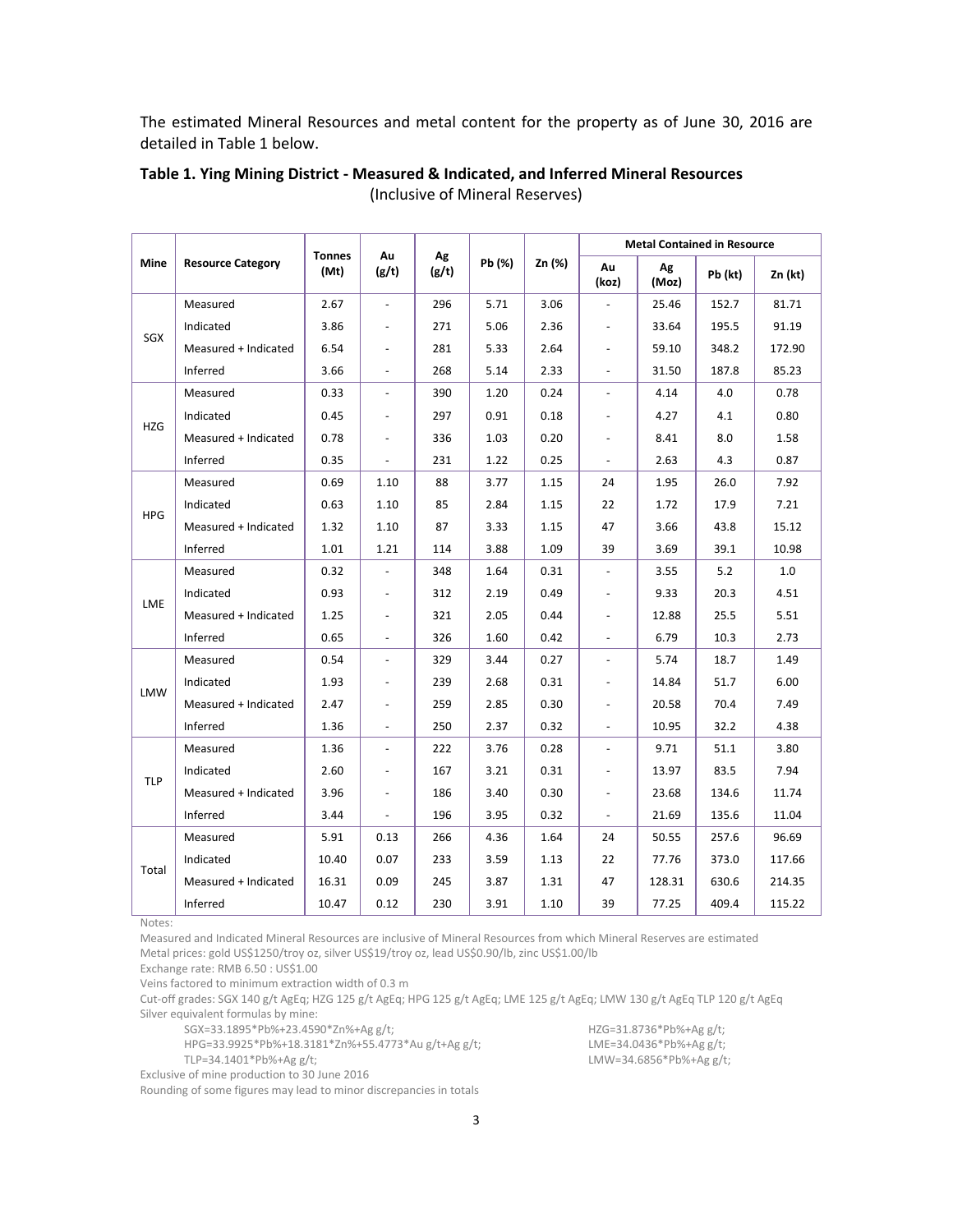A comparison of Mineral Resource estimates between June 30, 2013 and June 30, 2016 indicates the following:

- For Measured plus Indicated Resources, tonnes have increased by 16%, grades have increased by between 3% and 7%, and contained metal has increased by 20% for silver, 23% for lead and 24% for zinc.
- For Inferred Resources, tonnes have increased by 39%, silver grades have decreased by 8%, lead grades have increased by 20%, zinc grades have increased by 11%, and contained metal has increased by 28% for silver, 67% for lead and 54% for zinc.
- The main reasons for the differences are Mineral Resource addition and conversion to higher categories arising from drilling and level development, different cut-off grades, and depletion due to mining.

# **Mineral Reserves**

The Mineral Reserve estimates for the Ying property were prepared by Silvercorp under the guidance of independent Qualified Person, Mr H A Smith, P.Eng, who takes QP responsibility for those estimates. The estimated Mineral Reserves and metal content for the property as of June 30, 2016 are detailed in Table 2 below, and are based on the assumption that the current stoping practices of cut and fill, resuing and shrinkage stoping will continue to be predominant. The sub-vertical veins, generally competent ground, reasonably regular vein width, and handmining techniques using short rounds, allow a significant degree of selectivity and control in the stoping process. Minimum extraction widths of 0.3 m for resuing and 0.8 m for shrinkage were assumed.

Mining dilution and recovery factors vary from mine to mine and with mining method. Average unplanned dilution factors have been estimated at 17% for both resuing and for shrinkage, while assumed mining recovery factors are 95% for resuing stopes and 92% for shrinkage stopes.

The Ying 2017 Technical Report defines Mineral Reserves of 12.30 million tonnes in the Proven and Probable categories grading 240 g/t Ag, 0.07 g/t Au, 3.75% Pb, and 1.27% Zn, containing 95.02 million oz silver, 27,270 oz gold, 460,960 tonnes lead, and 155,690 tonnes zinc. For the property as a whole, total Mineral Reserve tonnes are noted to be 75% of Mineral Resource (Measured plus Indicated) tonnes. Silver, lead and zinc Mineral Reserve grades are 99%, 97% and 97% respectively of the corresponding Measured plus Indicated Mineral Resource grades. Metal content conversion for silver, lead and zinc is between 73% and 75%.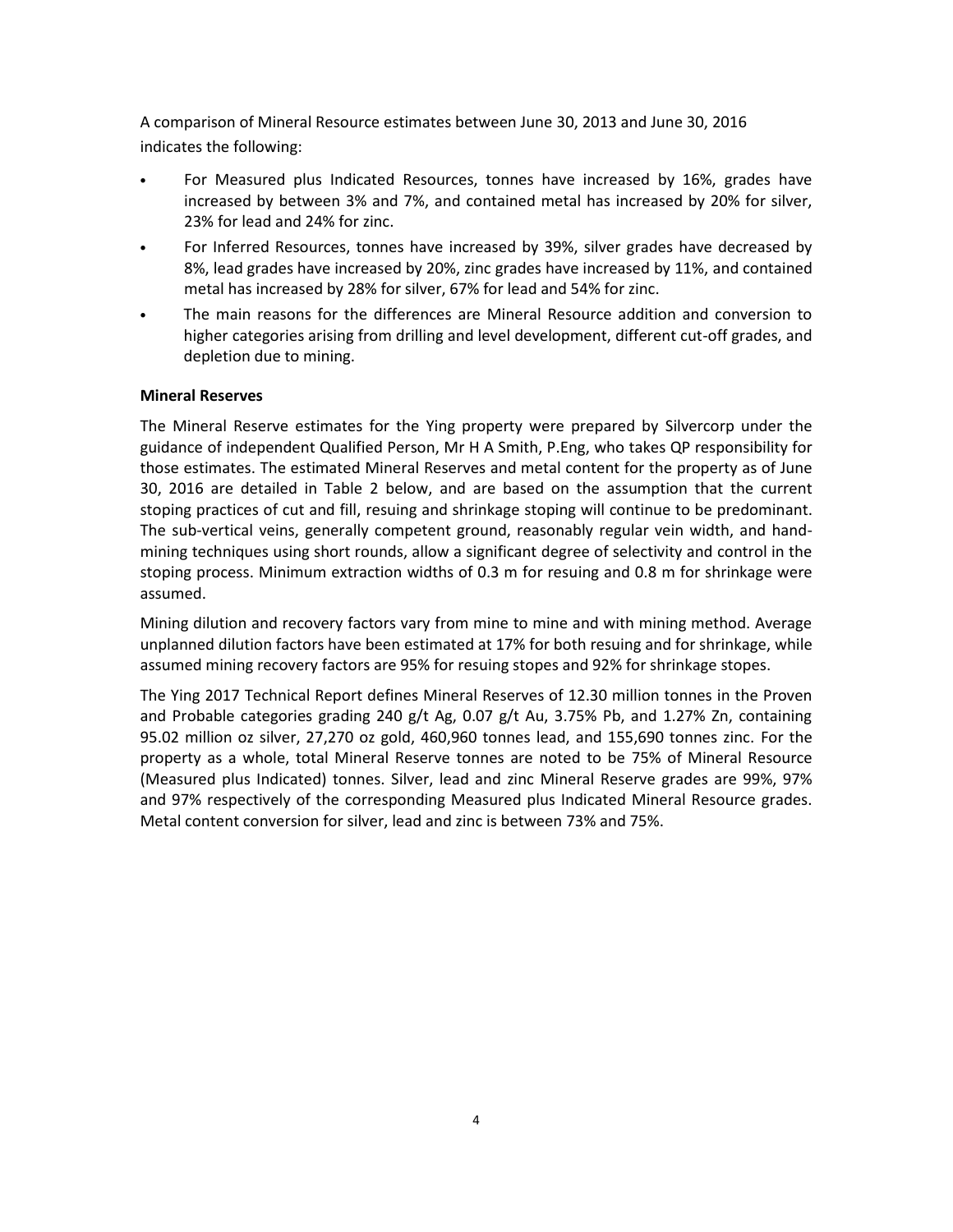| <b>Mines</b>                       | <b>Categories</b> | Tonnes (Mt) | Au<br>(g/t) | Ag $(g/t)$ | Pb (%) | Zn (%) | $EQ-Ag(g/t)$ | <b>Metal Contained in Reserves</b> |          |         |         |  |
|------------------------------------|-------------------|-------------|-------------|------------|--------|--------|--------------|------------------------------------|----------|---------|---------|--|
|                                    |                   |             |             |            |        |        |              | Au (koz)                           | Ag (Moz) | Pb (kt) | Zn (kt) |  |
| SGX                                | Proven            | 2.32        |             | 272        | 5.25   | 2.69   | 509          |                                    | 20.28    | 121.60  | 62.21   |  |
|                                    | Probable          | 3.18        |             | 248        | 4.86   | 2.11   | 459          |                                    | 25.40    | 154.55  | 67.06   |  |
| Total Proven & Probable            |                   | 5.50        |             | 258        | 5.02   | 2.35   | 480          |                                    | 45.68    | 276.15  | 129.27  |  |
| <b>HZG</b>                         | Proven            | 0.23        |             | 348        | 1.03   | 0.20   | 384          |                                    | 2.60     | 2.39    | 0.47    |  |
|                                    | Probable          | 0.35        |             | 285        | 0.77   | 0.15   | 312          |                                    | 3.23     | 2.73    | 0.52    |  |
| Total Proven & Probable            |                   | 0.59        |             | 310        | 0.88   | 0.17   | 341          |                                    | 5.83     | 5.12    | 0.99    |  |
| <b>HPG</b>                         | Proven            | 0.47        | 1.10        | 88         | 3.76   | 1.13   | 297          | 16.43                              | 1.31     | 17.50   | 5.26    |  |
|                                    | Probable          | 0.29        | 1.15        | 108        | 3.28   | 1.17   | 304          | 10.84                              | 1.02     | 9.65    | 3.45    |  |
| Total Proven & Probable            |                   | 0.76        | 1.12        | 95         | 3.57   | 1.15   | 300          | 27.27                              | 2.33     | 27.15   | 8.71    |  |
| <b>TLP</b>                         | Proven            | 1.00        |             | 223        | 3.45   | 0.26   | 341          |                                    | 7.15     | 34.39   | 2.62    |  |
|                                    | Probable          | 1.48        |             | 178        | 2.91   | 0.29   | 277          |                                    | 8.45     | 43.09   | 4.31    |  |
| Total Proven & Probable            |                   | 2.47        |             | 196        | 3.13   | 0.28   | 303          |                                    | 15.60    | 77.49   | 6.93    |  |
| <b>LME</b>                         | Proven            | 0.20        |             | 288        | 1.45   | 0.27   | 337          |                                    | 1.82     | 2.85    | 0.54    |  |
|                                    | Probable          | 0.75        |             | 298        | 2.11   | 0.46   | 370          |                                    | 7.23     | 15.95   | 3.48    |  |
| Total Proven & Probable            |                   | 0.95        |             | 296        | 1.97   | 0.42   | 363          |                                    | 9.06     | 18.80   | 4.02    |  |
| <b>LMW</b>                         | Proven            | 0.46        |             | 316        | 3.29   | 0.25   | 428          |                                    | 4.69     | 15.21   | 1.14    |  |
|                                    | Probable          | 1.57        |             | 234        | 2.61   | 0.29   | 323          |                                    | 11.83    | 41.04   | 4.63    |  |
| Total Proven & Probable            |                   | 2.04        |             | 252        | 2.76   | 0.28   | 346          |                                    | 16.52    | 56.25   | 5.77    |  |
| <b>Ying Mine</b>                   | Proven            | 4.67        | 0.11        | 252        | 4.15   | 1.55   | 431          | 16.43                              | 37.85    | 193.95  | 72.24   |  |
|                                    | Probable          | 7.63        | 0.04        | 233        | 3.50   | 1.09   | 374          | 10.84                              | 57.16    | 267.01  | 83.45   |  |
| <b>Total Proven &amp; Probable</b> |                   | 12.30       | 0.07        | 240        | 3.75   | 1.27   | 396          | 27.27                              | 95.02    | 460.96  | 155.69  |  |

**Table 2. Ying Mining District - Mineral Reserves**

Notes to Mineral Reserve Statement:

Stope Cut-off grades (Ag/Eq g/t): SGX – 190 Resuing, 170 Shrinkage; HZG – 170 Resuing; HPG – 200 Resuing, 175 Shrinkage; LME -

175 Resuing, 145 Shrinkage; LMW -180 Resuing, 135 Shrinkage; TLP - 155 Resuing, 130 Shrinkage.

Vein development cut-off grades of 50 g/t AgEq for all mines.

Unplanned dilution (zero grade) assumed as 0.05m on each wall of a resuing stope and 0.10m on each wall of a shrinkage stope.

Mining recovery factors assumed as 95% for resuing and 92% for shrinkage.

Metal prices: gold US\$1,250/troy oz, silver US\$19/troy oz, lead US\$0.90/lb, zinc US\$1.00/lb

Processing recovery factors: SGX – 94.5% Ag, 96.5% Pb, 61.4% Zn; HZG – 95.6% Ag, 93.8% Pb; HPG – 88.9% Ag, 93.1% Pb, 45.1% Zn;

LME – 95.2% Ag, 93.2% Pb; LMW – 93.3% Ag, 95.0% Pb; TLP – 92.4% Ag, 93.5% Pb.

Exclusive of mine production to 30 June 2016.

Exchange rate assumed is RMB 6.90 : US\$1.00.

Rounding of some figures may lead to minor discrepancies in totals.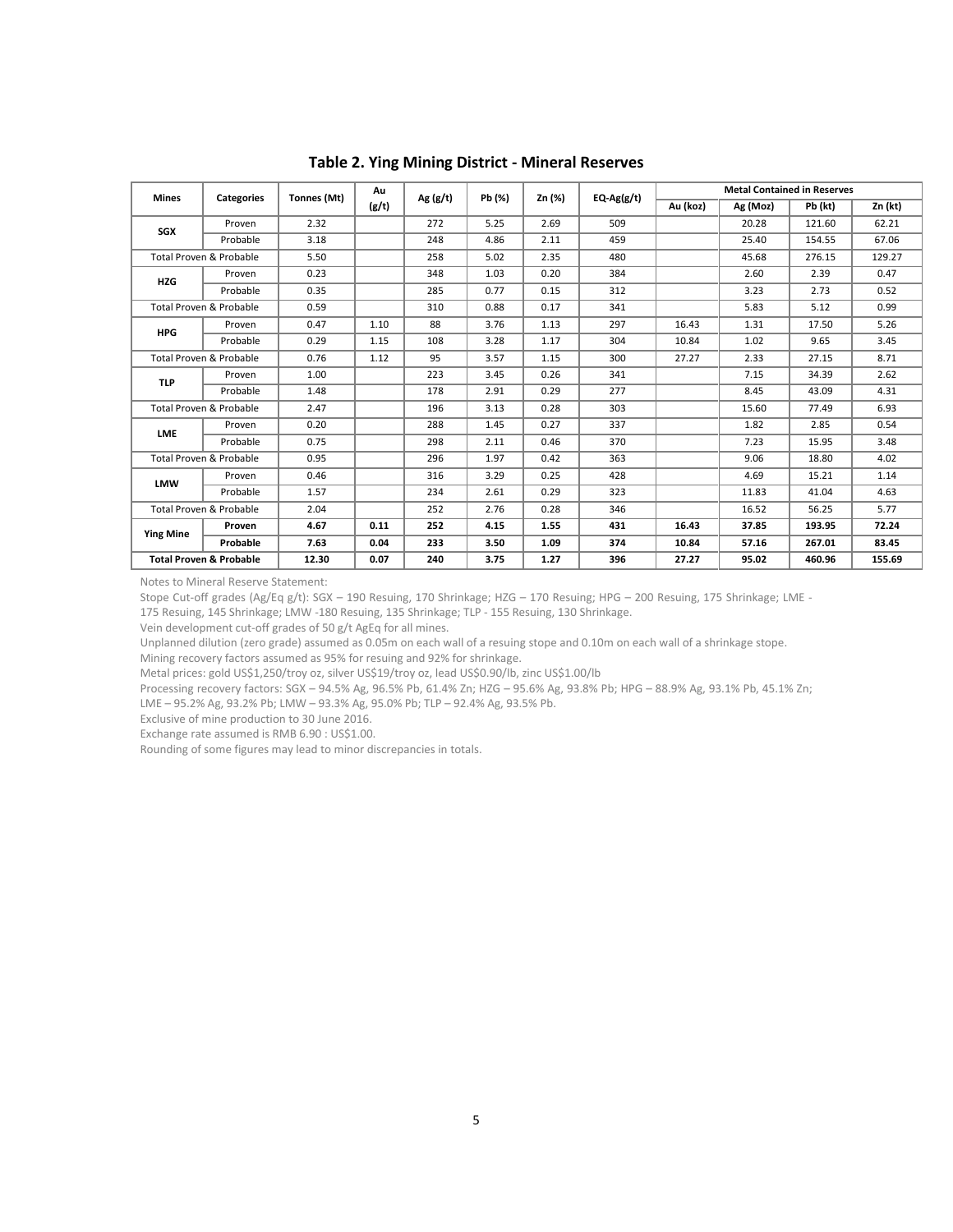| Item                                                                                                                    | SGX                     |           | <b>HZG</b> | <b>HPG</b> |           | <b>LME</b> |           | <b>TLP</b> |           | <b>LMW</b> |           |
|-------------------------------------------------------------------------------------------------------------------------|-------------------------|-----------|------------|------------|-----------|------------|-----------|------------|-----------|------------|-----------|
| Foreign exchange rate (RMB:US\$)                                                                                        | 6.50                    | 6.50      | 6.50       | 6.50       | 6.50      | 6.50       | 6.50      | 6.50       | 6.50      | 6.50       | 6.50      |
|                                                                                                                         | Resuing                 | Shrinkage | Resuing    | Resuing    | Shrinkage | Resuing    | Shrinkage | Resuing    | Shrinkage | Resuing    | Shrinkage |
| <b>Operating costs</b>                                                                                                  |                         |           |            |            |           |            |           |            |           |            |           |
| Sustaining Capital (\$/t) (mine<br>development & exploration tunnelling<br>cost)                                        | 29.09                   | 29.09     | 32.11      | 23.05      | 23.05     | 18.61      | 18.61     | 12.34      | 12.34     | 21.96      | 21.96     |
| Mining Cost (\$/t)                                                                                                      | 51.35                   | 36.49     | 36.58      | 55.5       | 40.58     | 49.52      | 29.77     | 46.4       | 33.19     | 55.13      | 29.77     |
| Hauling cost (\$/t)                                                                                                     | 4.14                    | 4.14      | 4.60       | 4.29       | 4.29      | 3.24       | 3.24      | 3.04       | 3.04      | 3.12       | 3.12      |
| Milling cost (\$/t)                                                                                                     | 8.09                    | 8.09      | 8.26       | 8.33       | 8.33      | 12.98      | 12.98     | 8.20       | 8.20      | 5.13       | 5.13      |
| G&A and product selling cost (\$/t)                                                                                     | 10.33                   | 10.33     | 10.33      | 10.33      | 10.33     | 10.33      | 10.33     | 10.33      | 10.33     | 10.33      | 10.33     |
| Mineral Resources tax (\$/t)                                                                                            | 2.42                    | 2.42      | 2.19       | 2.04       | 2.04      | 2.18       | 2.18      | 2.03       | 2.03      | 2.22       | 2.22      |
| Total operating costs (US\$/t)*                                                                                         | 105.4<br>$\overline{2}$ | 90.56     | 94.07      | 103.5<br>4 | 88.62     | 96.86      | 77.11     | 82.34      | 69.13     | 97.89      | 72.53     |
| Mining recovery (%)                                                                                                     | 95                      | 92        | 95         | 95         | 92        | 95         | 92        | 95         | 92        | 95         | 92        |
| <b>Mill recoveries</b>                                                                                                  |                         |           |            |            |           |            |           |            |           |            |           |
| Au (%)                                                                                                                  |                         |           |            | 75         | 75        |            |           |            |           |            |           |
| Ag (%)                                                                                                                  | 94.45                   | 94.45     | 95.56      | 88.94      | 88.94     | 95.23      | 95.23     | 92.39      | 92.39     | 93.32      | 93.32     |
| Pb (%)                                                                                                                  | 96.51                   | 96.51     | 93.77      | 93.08      | 93.08     | 93.22      | 93.22     | 93.48      | 93.48     | 94.98      | 94.98     |
| Zn (%)                                                                                                                  | 61.40                   | 61.40     |            | 45.14      | 45.14     |            |           |            |           |            |           |
| Breakeven COG (AgEq $g/t$ ) = opex $\frac{5}{t}$<br>/ (mining recovery% x processing<br>recovery% x Ag \$ value per g*) | 190                     | 170       | 170        | 200        | 175       | 175        | 145       | 155        | 130       | 180        | 135       |

#### **Table 3. Mineral Reserve Cut-off Grades and Key Estimation Parameters**

Notes:

Metal price assumptions: Ag \$19/oz; Pb \$0.90/lb; Zn \$1.00/lb. No Zn value ascribed to ore from HZG, LM, TLP and LMW sites.

Operating costs from 2016 calendar year actuals and projections

A comparison of Mineral Reserve estimates between July 1, 2013 (previous Technical Report) and June 30, 2016 (2017 Technical Report) indicates the following:

- Increase in total Ying Mineral Reserve silver, lead and zinc grades of 18%, 25%, and 26% respectively.
- Increase in total Ying Mineral Reserve metal contents for silver, lead and zinc of 15%, 21% and 22% respectively.
- SGX continues to be the leading contributor to the Ying Mineral Reserves, now accounting for 45% of tonnes, 48% of silver, 60% of lead and 83% of zinc, compared to respective values of 38%, 36%, 43% and 67% in 2013.
- 3% decrease in total Ying Mineral Reserve tonnage.

The Ying mine complex is a viable operation with a projected LOM through to 2036 based on Proven and Probable Reserves. The potential exists for an extended LOM via further exploration and development, particularly in areas of Inferred Resources.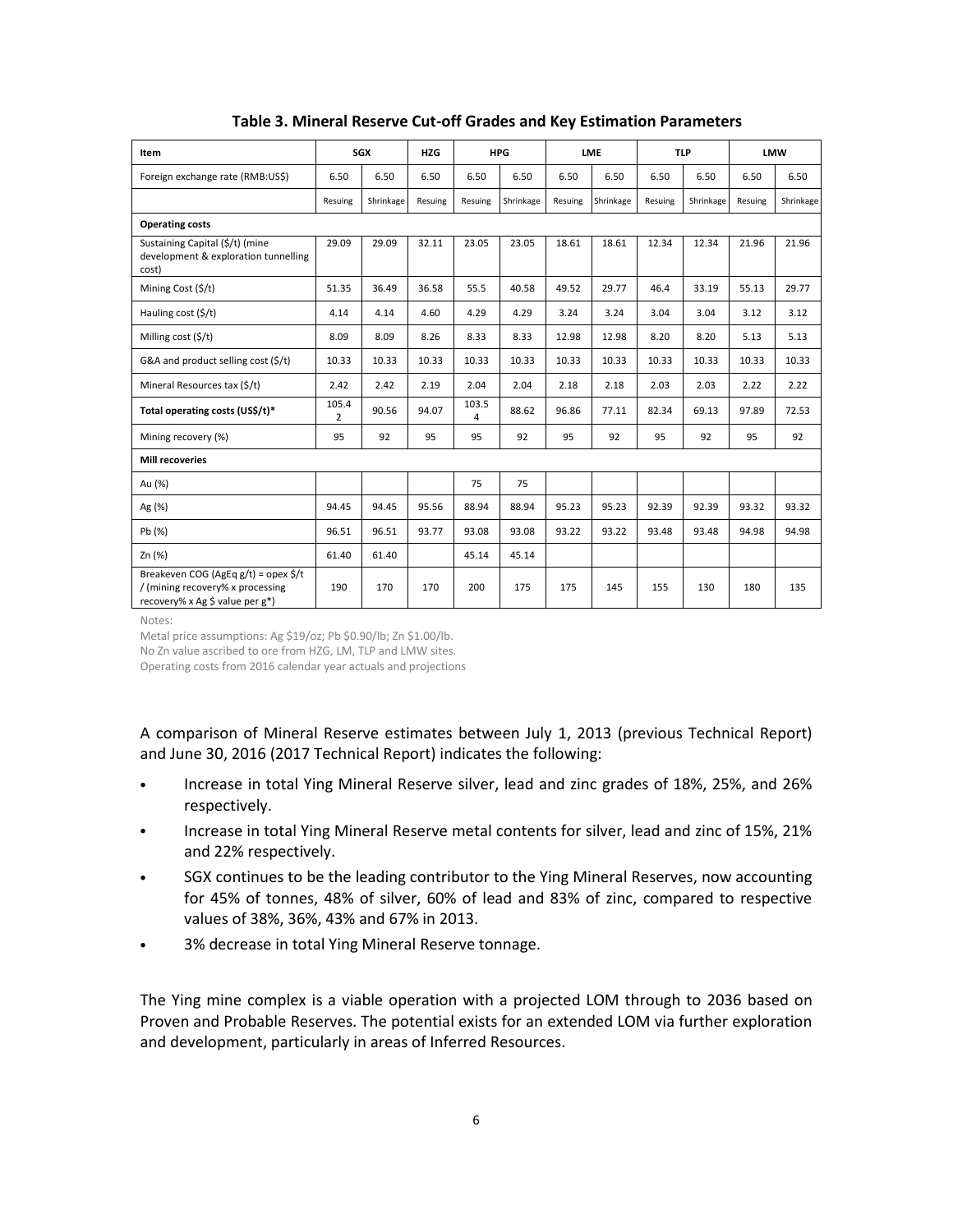### **Economic analysis**

Although Ying is a producing property and therefore does not require an economic analysis for the purposes of the 2017 Technical Report, AMC believes it is reasonable to include a summarylevel analysis to illustrate the potential economic impact relative to the latest Mineral Reserve estimations and to the associated production schedules.

The Ying District is largely a mature operation. A 20-year LOM is envisaged for the resource as currently understood, with average silver equivalent grades projected to be greater than or close to 400  $g/t$  for the first 13 years and then to fall steadily through to the end of mine life. Operating costs and capital costs are anticipated to be reasonable.

For the summary economic analysis, AMC has used the same metal prices as in the Mineral Resource and Mineral Reserve estimation, namely:

- Gold US\$1,250/oz
- Silver US\$19/oz
- Lead US\$0.90/lb
- Zinc US\$1.00/lb

An exchange rate of  $1US\$  = 6.9RMB has been used for the economic analysis.

Based on the LOM production forecast and the metal price and other assumptions shown above, a base case pre-tax NPV at 8% discount rate of \$714M is projected (\$535M post-tax). Over the LOM, 63.1% of the net revenue is projected to come from silver, 31.4% from lead and 5.5% from zinc.

# **Qualified Persons**

P. R. Stephenson, P.Geo, H. A. Smith, P.Eng, and A. Ross, P.Geo of AMC Mining Consultants (Canada) Ltd. and H. Muller, FAusIMM of AMC Consultants Pty Ltd. are Qualified Persons as defined by National Instrument 43-101. P. R. Stephenson, H. A. Smith, A. Ross, and H. Muller have reviewed and consented to this press release and believe it fairly and accurately represents the information in the Technical Report that supports the disclosure.

Alex Zhang, P. Geo, VP Exploration of the Company, is the Qualified Person on the project as defined under National Instrument 43-101 and he has verified and approved the contents of this news release.

### **About Silvercorp**

Silvercorp is a low-cost silver-producing Canadian mining company with multiple mines in China. The Company's vision is to deliver shareholder value by focusing on the acquisition of under developed projects with resource potential and the ability to grow organically. For more information, please visit our website at www.silvercorp.ca.

# **For further information**

Gordon Neal Vice President, Corporate Development Silvercorp Metals Inc.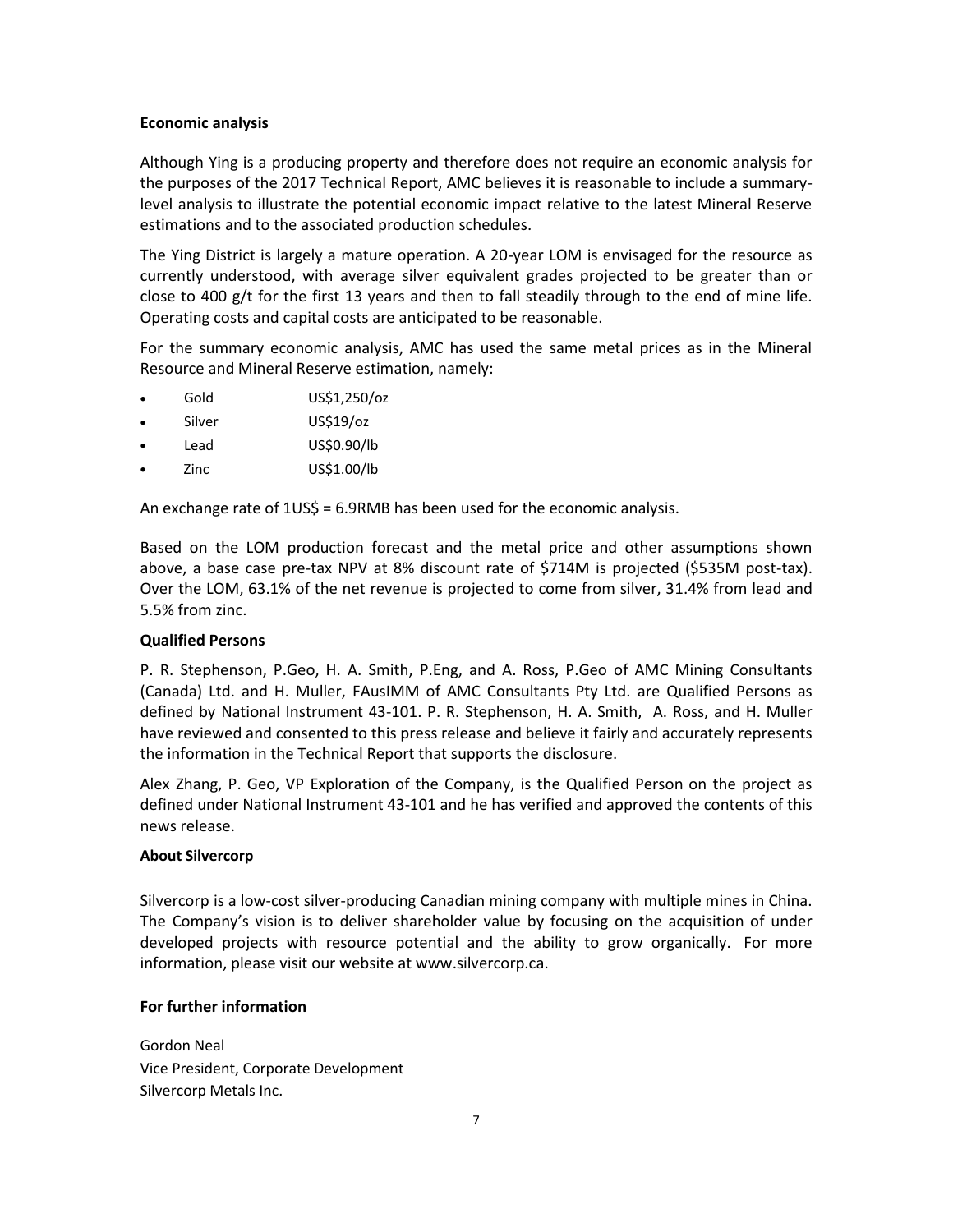Phone: (604) 669-9397 Toll Free: 1(888) 224-1881 Email: investor@silvercorp.ca Website: www.silvercorpmetals.com

### **CAUTIONARY DISCLAIMER - FORWARD LOOKING STATEMENTS**

Certain of the statements and information in this press release constitute "forward-looking statements" within the meaning of the United States Private Securities Litigation Reform Act of 1995 and "forward-looking information" within the meaning of applicable Canadian provincial securities laws. Any statements or information that express or involve discussions with respect to predictions, expectations, beliefs, plans, projections, objectives, assumptions or future events or performance (often, but not always, using words or phrases such as "expects", "is expected", "anticipates", "believes", "plans", "projects", "estimates", "assumes", "intends", "strategies", "targets", "goals", "forecasts", "objectives", "budgets", "schedules", "potential" or variations thereof or stating that certain actions, events or results "may", "could", "would", "might" or "will" be taken, occur or be achieved, or the negative of any of these terms and similar expressions) are not statements of historical fact and may be forward-looking statements or information. Forward-looking statements or information relate to, among other things: the price of silver and other metals; the accuracy of mineral resource and mineral reserve estimates at the Company's material properties; the sufficiency of the Company's capital to finance the Company's operations; estimates of the Company's revenues and capital expenditures; estimated production from the Company's mines in the Ying Mining District; timing of receipt of permits and regulatory approvals; availability of funds from production to finance the Company's operations; and access to and availability of funding for future construction, use of proceeds from any financing and development of the Company's properties.

Forward-looking statements or information are subject to a variety of known and unknown risks, uncertainties and other factors that could cause actual events or results to differ from those reflected in the forward-looking statements or information, including, without limitation, risks relating to: fluctuating commodity prices; calculation of resources, reserves and mineralization and precious and base metal recovery; interpretations and assumptions of mineral resource and mineral reserve estimates; exploration and development programs; feasibility and engineering reports; permits and licenses; title to properties; property interests; joint venture partners; acquisition of commercially mineable mineral rights; financing; recent market events and conditions; economic factors affecting the Company; timing, estimated amount, capital and operating expenditures and economic returns of future production; integration of future acquisitions into the Company's existing operations; competition; operations and political conditions; regulatory environment in China and Canada; environmental risks; foreign exchange rate fluctuations; insurance; risks and hazards of mining operations; key personnel; conflicts of interest; dependence on management; internal control over financial reporting as per the requirements of the Sarbanes-Oxley Act; and bringing actions and enforcing judgments under U.S. securities laws.